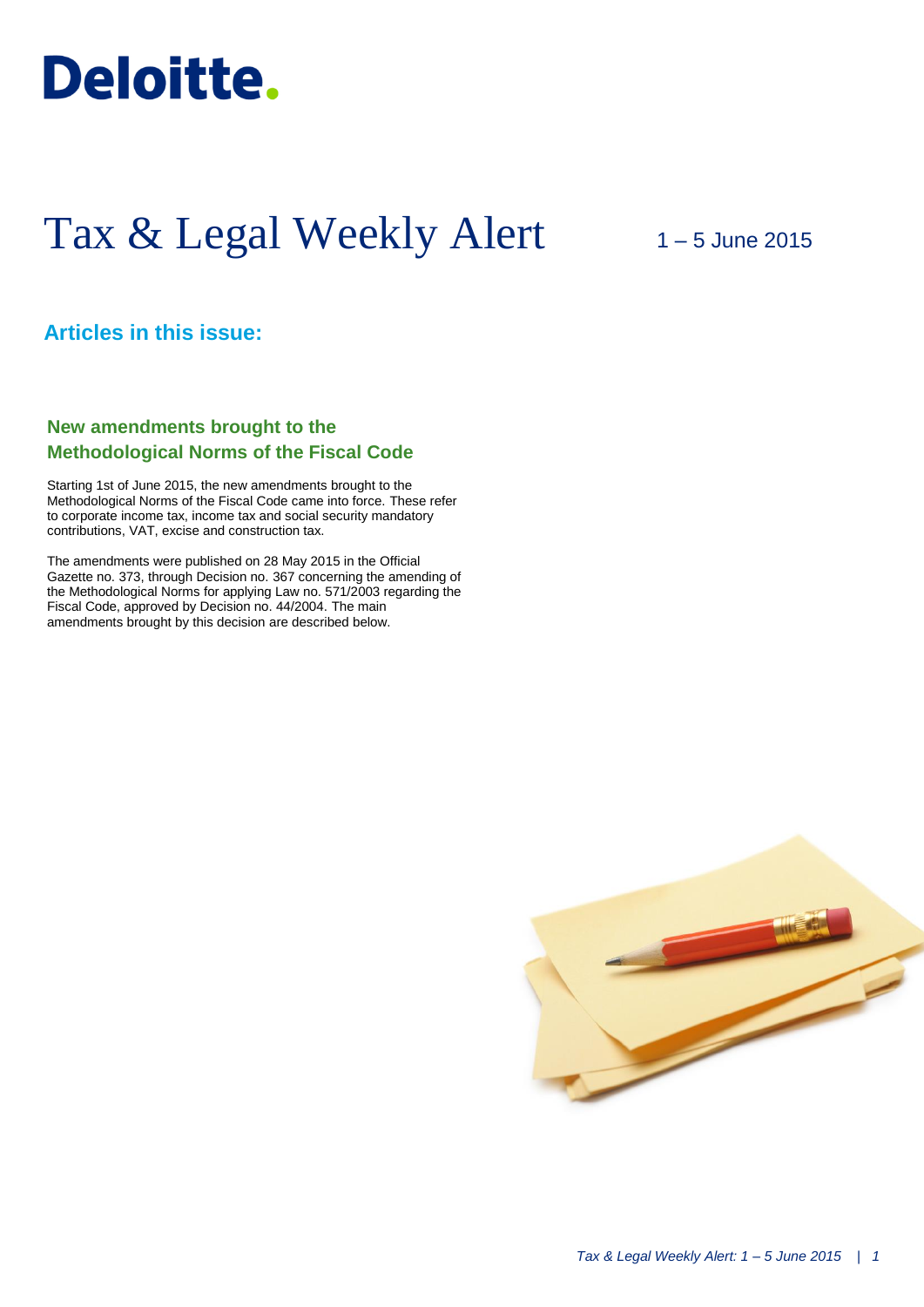#### **Corporate income tax**

The legal set-up of companies triggering the application of the Tax treatment of dividends received from the EU member states was also extended to "societăţi în nume colectiv" and "societăţi în comandită simplă".

## **Income derived by individuals with severe or accentuated disabilities**

The income derived by individuals with severe or accentuated disabilities from independent activities performed individually and / or in a form of association is exempt from paying income tax.

To qualify for exemption, the tax payers have the obligation to submit to the relevant tax authority documents proving their classification in the severe or accentuated disability. The documents will be presented in original and copy, in order for the authorities to verify the conformity with the original.

For the salary income, individuals with severe or accentuated disabilities are also exempt from paying income tax. Supporting documents must be submitted in this regard to the payer of income, in order to qualify for exemption.

The same provisions apply to income derived from pensions, agricultural activities, forestry and fisheries.

The exemption from income tax applies from the date when the individuals were assessed with the disability degree.

Individuals who no longer fall under the categories of persons exempted from the health insurance contribution will be liable to pay the contribution starting with 1st of the month following the one in which they no longer meet the conditions for exemption.

#### **Income derived from rental activities**

#### *Income tax*

The health insurance contributions are deducted by the competent tax authority for each source of income obtained from rental income, in order to calculate the taxable base and determine the income tax due.

If the total income taken into account in determining the base for calculating the annual health insurance contribution exceeds the threshold (i.e., set to 5 gross average salaries per month), the deductible health insurance contributions are proportionally allocated to each source of income.

#### *Social security contributions*

The annual health insurance contribution due for payment for income obtained from immovable property shall be determined by the competent tax authority by issuing an annual tax decision in this sense.

The annual base calculation is determined as sum of the annual calculations for each source of rent income derived from immovable property to which health contribution applies.

The maximum ceiling for the annual health contribution base is capped at 5 times the national average gross salary multiplied by 12 months.

#### **Regularization of the salary income tax**

Regularization of the salary income tax payable by individuals' tax residents in Romania who obtained salary income for work performed abroad is performed through the tax credit method.

In this sense, it will be submitted to the competent tax authority form 201, within the period prescribed by law, accompanied by supporting documents:

- Letter from the employer showing the Romanian salary income derived and income tax related;
- Assignment contract;
- Documents relating to termination report;
- Certificate attesting the income tax paid in the other country.

## **VAT**

# *a) Taxing the tips*

The tip that remains at the disposal of economic operators, registered for VAT purposes shall be taxed with 24% VAT, using the gross-up method (i.e. it is considered that the remaining amount includes VAT).

## *b) The applicability of the reduced 9% rate*

#### - *Accommodation*

The reduced VAT rate of 9% is applicable including for accommodation with two meals, complete meals or "all inclusive" arrangements. In these cases, the 9% rate shall apply to the total value of the accommodation, which may include alcoholic beverages.

# - *Foodstuffs, live animals and birds, seeds, plants and ingredients*

The Decision lists all the CN codes for the goods subject to the 9% VAT rate.

In addition, it is clearly mentioned that the VAT reduced rate applies also to the food supplements that are duly registered with the competent authorities.

The VAT reduced rate of 9% shall be applied by all the suppliers of the commercial chain until the sale to the end consumer.

For several goods (classified under certain NC codes) the seller should prove that the acquired goods will be used for:

- the preparation of foodstuffs intended for human/animal consumption;
- supplementing or substituting foodstuffs intended for human/animal consumption.

It is not mentioned how the proof can be made.

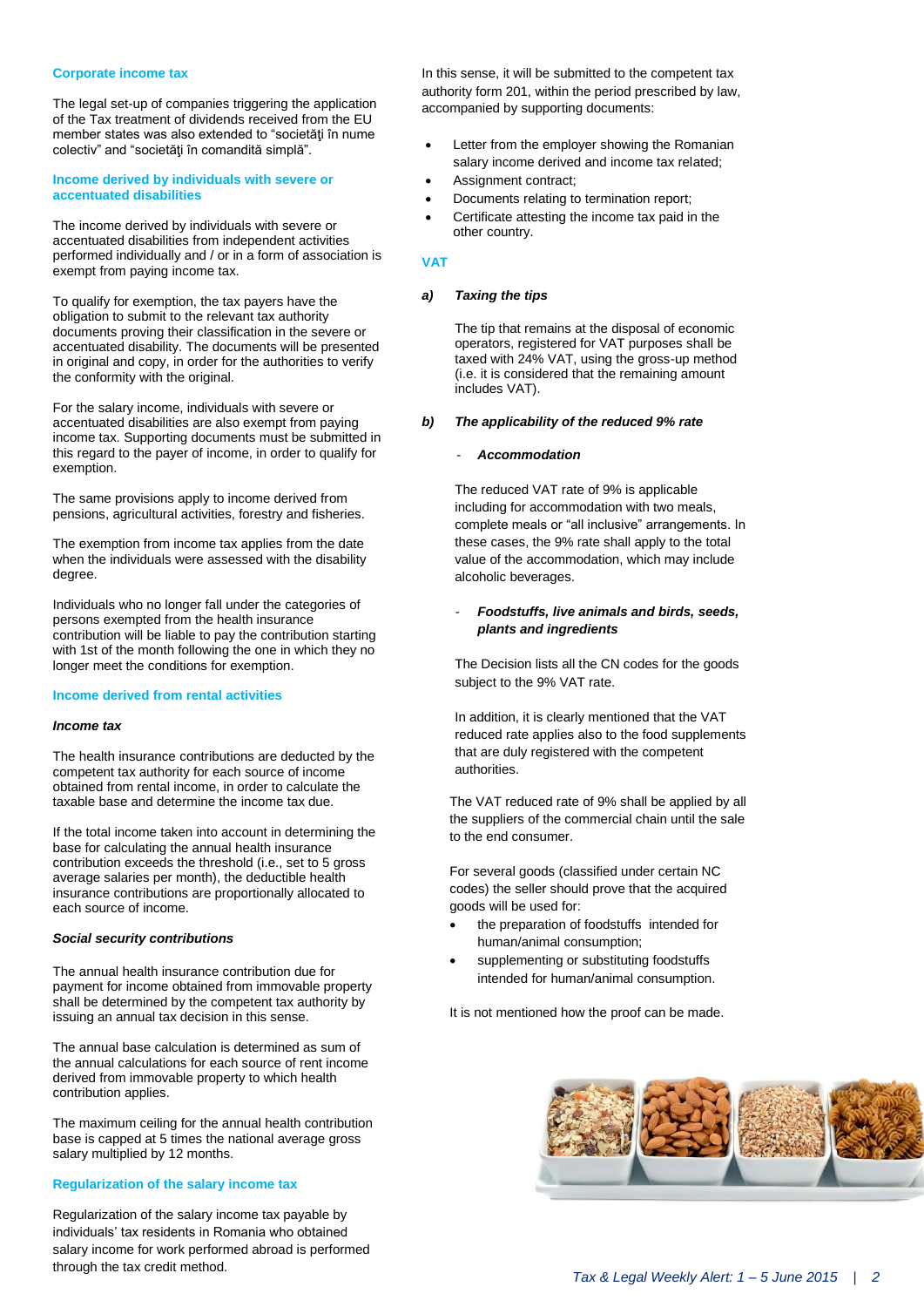Moreover, in case of imports, the importer must prepare a declaration on its own liability and submit it to the relevant customs authority.

If for these goods it cannot be proven the use in the above purposes the standard VAT rate of 24% will be applied.

Another clarification brought refers to the VAT rate applicable to packages containing goods subject to both 9% and 24%. The applicable VAT rate shall be determined as follows:

- a) for the goods which can be split, the applicable rate for each good individually shall be applied;
- b) for the goods which cannot be split, the rate of 24% shall be applied to the total value of the package.

The goods offered free of charge for increasing sales, shall be excluded from the above rules.

## - *Restaurant and catering services*

The reduced rate shall apply to the package of restaurant and catering services rendered with the exception of alcoholic beverages (in any concentration) for which the standard 24% rate shall apply.

#### **Excise**

The list of retail prices for cigarettes will be published with maximum 7 days and at least 24 hours before the effective date of entry into force of such prices.

The conversion in RON in order to determine the value category for excisable goods from intra-Community acquisitions is made based on the last exchange rate communicated by NBR available on the date of chargeability of excise duties and, for imported excisable goods, based on the exchange rate governing the calculation of customs value.

The methodological norms have been aligned with the Tax Code in respect of expressing in RON the value of excise duties and other amounts related to excise goods (i.e. guarantees).

For operators who produce and / or perform intra-Community acquisitions or imports of coal, coke or lignite and use these products, the excise duties become chargeable at the time the products are used.

Each economic operator who must set-up and maintain minimum safety stocks according to Law 360/2013 will be authorised as a single storage tax warehouse regardless of the number of locations it holds. After obtaining the authorisation, these operators do not have the obligation to submit the online monthly stock situation.

Exemption from excise duty on energy products used as fuel for vessels and aircrafts is no longer granted if the products are not used for the supply of transport services for consideration.

Provisions have been introduced regarding the dies and marking substances for diesel fuel used in exempt purposes.

#### **Construction tax**

The methodological norms state that from the value of constructions used for the taxable base computation, it is not subtracted the value of buildings from industrial, science and technological parks that do not benefit from building tax exemption. This fact seems to be in contradiction with the amendments brought to the Fiscal Code in January 16, 2015, according to which the value of the buildings from industrial, science and technological parks that do not benefit from building tax exemption is actually subtracted from the value of constructions used for the taxable base computation of construction tax.

Moreover, the provisions concerning the construction tax regarding the works of reconstruction, improvement, consolidation, modification or extension of rented buildings or leased buildings have been repealed.